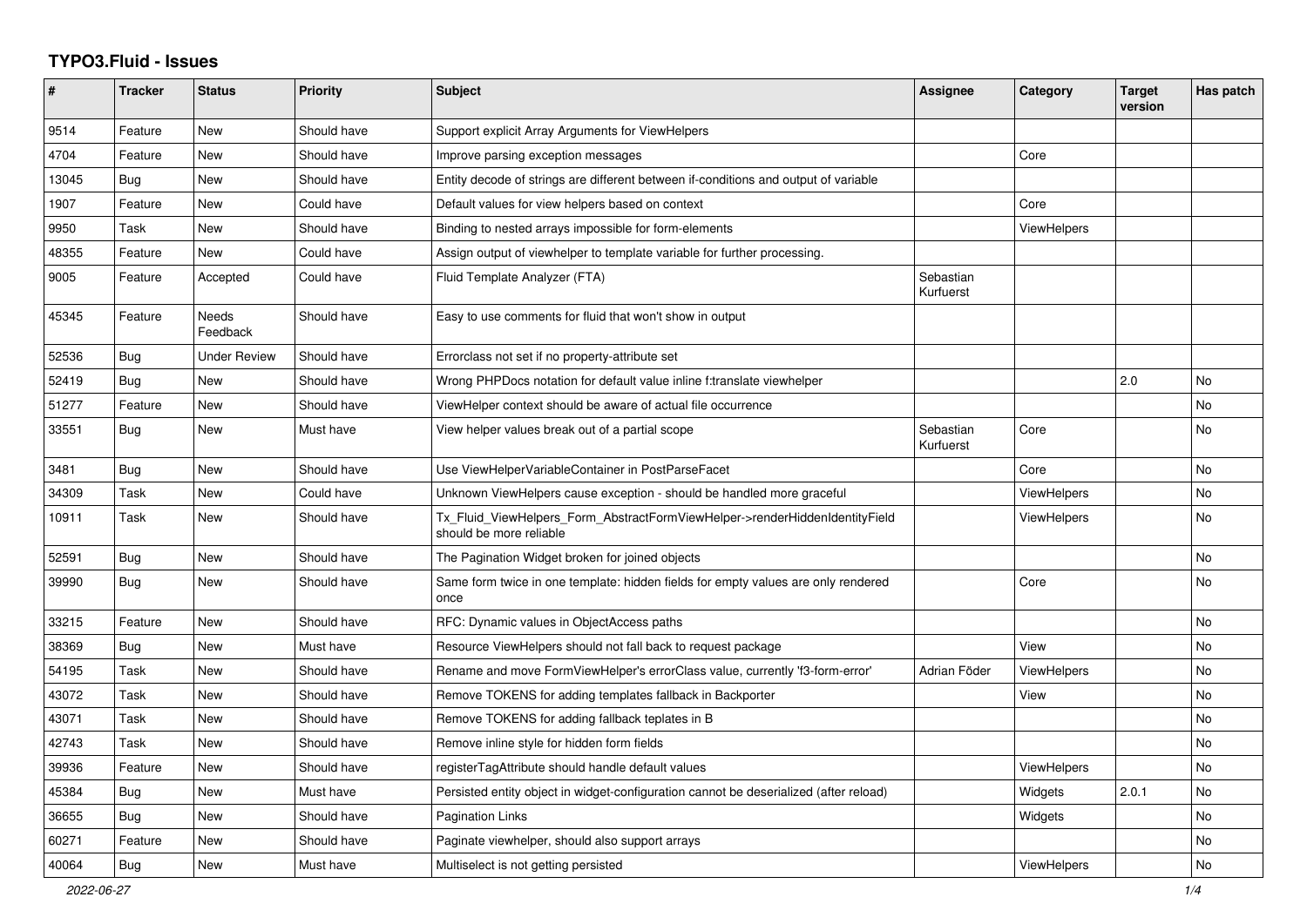| ∦     | <b>Tracker</b> | <b>Status</b> | <b>Priority</b>      | <b>Subject</b>                                                                                | <b>Assignee</b>        | Category    | <b>Target</b><br>version | Has patch |
|-------|----------------|---------------|----------------------|-----------------------------------------------------------------------------------------------|------------------------|-------------|--------------------------|-----------|
| 42397 | Feature        | New           | Should have          | Missing viewhelper for general links                                                          |                        |             |                          | No        |
| 28549 | <b>Bug</b>     | New           | Should have          | make widgets cacheable, i.e. not implement childnodeaccess interface                          |                        |             |                          | No        |
| 30555 | Feature        | New           | Could have           | Make TagBuilder more extensible                                                               |                        | Core        |                          | No        |
| 26658 | Task           | New           | Won't have this time | Make Form ViewHelpers consistent                                                              |                        | ViewHelpers |                          | No        |
| 27607 | Bug            | New           | Must have            | Make Fluid comparisons work when first element is STRING, second is NULL.                     |                        | Core        |                          | No        |
| 51100 | Feature        | New           | Must have            | Links with absolute URI should have the option of URI Scheme                                  |                        | ViewHelpers |                          | No        |
| 37095 | Feature        | New           | Should have          | It should be possible to set a different template on a Fluid TemplateView inside an<br>action | Christopher<br>Hlubek  |             |                          | No        |
| 57885 | Bug            | New           | Must have            | Inputs are cleared from a second form if the first form produced a vallidation error          |                        |             |                          | No        |
| 56237 | Task           | New           | Should have          | in-line (Condition) View Helpers should not evaluate on parsing                               |                        |             |                          | No        |
| 28553 | Bug            | New           | Should have          | improve XHProf test setup                                                                     |                        |             |                          | No.       |
| 45394 | Task           | New           | Should have          | Forwardport Unit test for standalone view                                                     |                        | View        |                          | No        |
| 47669 | Task           | New           | Should have          | FormViewHelper does not define the default request method                                     |                        |             |                          | No        |
| 58983 | Bug            | New           | Should have          | format.date does not respect linebreaks and throws exception                                  |                        |             |                          | No        |
| 8648  | Bug            | New           | Should have          | format.crop ViewHelper should support all features of the crop stdWrap function               |                        | ViewHelpers |                          | No        |
| 49038 | Bug            | New           | Must have            | form.select does not select the first item if prependOptionValue is used                      |                        |             |                          | No        |
| 10472 | Feature        | New           | Could have           | Fluid Standalone distribution                                                                 |                        | Core        |                          | No        |
| 37619 | Bug            | New           | Should have          | Fatal Error when using variable in name attribute of Section ViewHelper                       |                        | ViewHelpers |                          | No        |
| 31955 | Feature        | <b>New</b>    | Should have          | f:uri.widget                                                                                  |                        | Widgets     |                          | No        |
| 58921 | Bug            | New           | Should have          | f:form.* VHs crash if NOT inside f:form but followed by f:form                                |                        |             |                          | No        |
| 49600 | Bug            | New           | Should have          | f:form tag shown as a HTML on frontend                                                        |                        | ViewHelpers |                          | No        |
| 62346 | Feature        | New           | Could have           | f:comment should have high precende                                                           |                        | Core        | 3.x                      | No.       |
| 45153 | Feature        | New           | Should have          | f:be.menus.actionMenuItem - Detection of the current select option is insufficient            |                        |             |                          | No        |
| 54284 | Bug            | <b>New</b>    | Should have          | Default Option for Switch/Case VH                                                             |                        | ViewHelpers |                          | No        |
| 3725  | Feature        | New           | Could have           | <b>CSS Engine</b>                                                                             | Christian Müller       | ViewHelpers |                          | No        |
| 26664 | Task           | New           | Won't have this time | Clean up Form ViewHelpers                                                                     |                        | ViewHelpers |                          | No.       |
| 38130 | Feature        | New           | Should have          | Checkboxes and multiple select fields should have an assignable default value                 |                        |             |                          | No        |
| 60181 | Feature        | New           | Could have           | Caching mechanism for Fluid Views/Templates                                                   |                        | View        |                          | No        |
| 46545 | Feature        | New           | Should have          | Better support for arrays in options of SelectViewHelper                                      |                        |             |                          | No        |
| 12863 | Bug            | New           | Should have          | Attributes of a viewhelper can't contain a '-'                                                | Sebastian<br>Kurfuerst | Core        |                          | No        |
| 36410 | Feature        | New           | Should have          | Allow templates to send arguments back to layout                                              |                        | ViewHelpers |                          | No        |
| 40081 | Feature        | New           | Should have          | Allow assigned variables as keys in arrays                                                    |                        |             |                          | No        |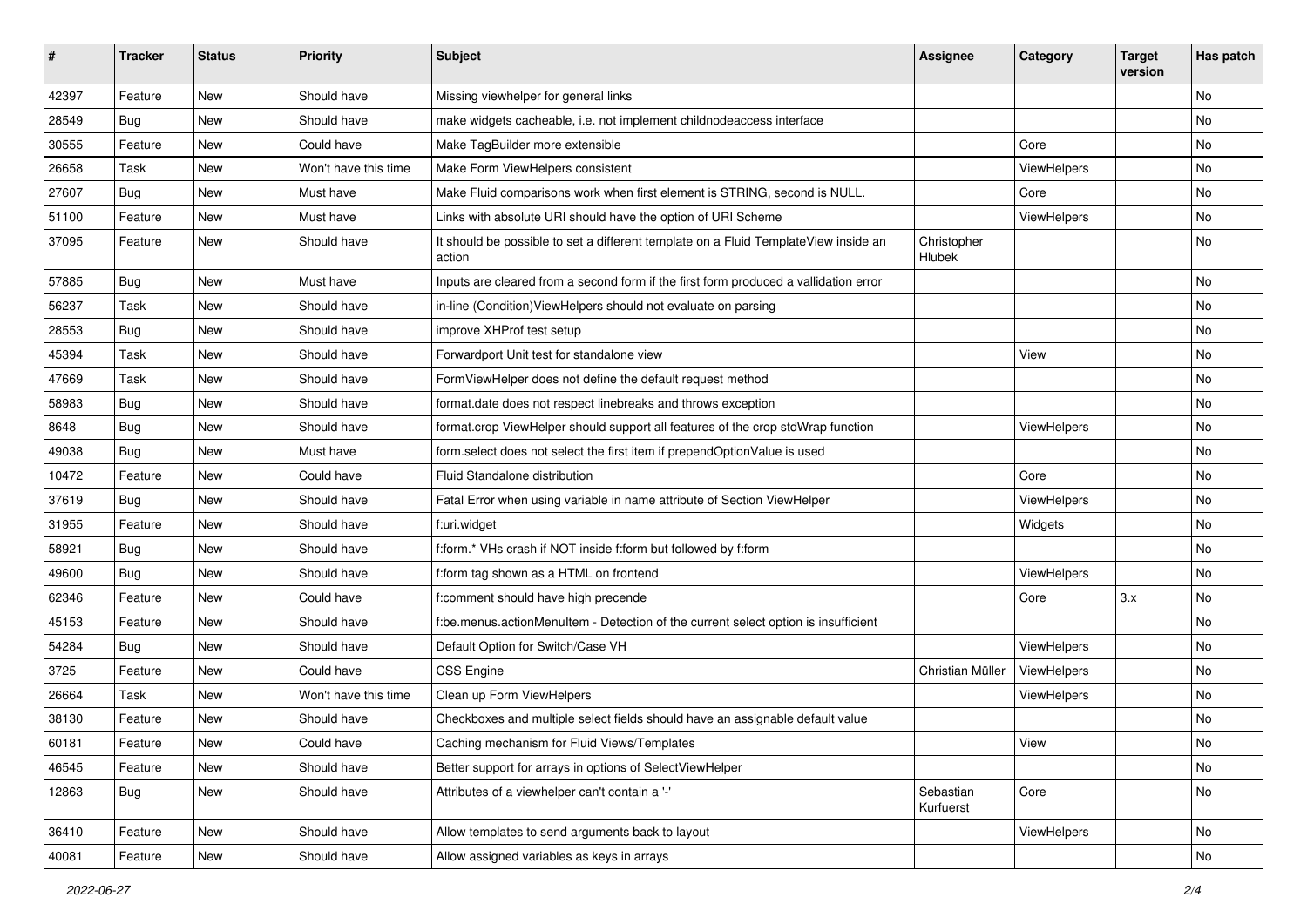| #     | <b>Tracker</b> | <b>Status</b>       | <b>Priority</b> | <b>Subject</b>                                                                                              | <b>Assignee</b>             | Category           | <b>Target</b><br>version | Has patch |
|-------|----------------|---------------------|-----------------|-------------------------------------------------------------------------------------------------------------|-----------------------------|--------------------|--------------------------|-----------|
| 60003 | Feature        | New                 | Should have     | Add required-Attribute to f:form.password                                                                   |                             | ViewHelpers        |                          | <b>No</b> |
| 28552 | Bug            | New                 | Should have     | (v5) write ViewHelper test for compiled run; adjust functional test to do two passes<br>(uncached & cached) |                             |                    |                          | No.       |
| 28550 | Bug            | New                 | Should have     | (v4) make widgets cacheable, i.e. not implement childnodeaccess interface                                   |                             |                    |                          | <b>No</b> |
| 28554 | Bug            | New                 | Should have     | (v4) implement feature flag to disable caching                                                              |                             |                    |                          | No        |
| 5933  | Feature        | Accepted            | Should have     | Optional section rendering                                                                                  | Sebastian<br>Kurfuerst      | <b>ViewHelpers</b> |                          | No        |
| 28551 | Bug            | Accepted            | Should have     | (v4) backport VHTest                                                                                        | Sebastian<br>Kurfuerst      |                    |                          | No.       |
| 46091 | Task           | Needs<br>Feedback   | Should have     | Show source file name and position on exceptions during parsing                                             |                             |                    |                          | <b>No</b> |
| 8989  | Feature        | Needs<br>Feedback   | Could have      | Search path for fluid template files                                                                        |                             | View               |                          | <b>No</b> |
| 33628 | <b>Bug</b>     | Needs<br>Feedback   | Must have       | Multicheckboxes (multiselect) for Collections don't work                                                    | Christian Müller            | <b>ViewHelpers</b> |                          | <b>No</b> |
| 33394 | Feature        | Needs<br>Feedback   | Should have     | Logical expression parser for BooleanNode                                                                   | Tobias Liebig               | Core               |                          | <b>No</b> |
| 8491  | Task           | Needs<br>Feedback   | Should have     | link.action and uri.action differ in absolute argument                                                      | Karsten<br>Dambekalns       | ViewHelpers        |                          | No        |
| 46289 | Bug            | Needs<br>Feedback   | Should have     | Enable Escaping Interceptor in XML request format                                                           |                             | View               | 2.0.1                    | No        |
| 36662 | Bug            | Needs<br>Feedback   | Should have     | Checked state isn't always correct when property is collection                                              | Kevin Ulrich<br>Moschallski | <b>ViewHelpers</b> | 1.1.1                    | <b>No</b> |
| 3291  | Feature        | Needs<br>Feedback   | Should have     | Cacheable viewhelpers                                                                                       |                             |                    |                          | <b>No</b> |
| 50888 | Bug            | Under Review        | Should have     | WSOD by changing name of section and if Fluid caches are generated                                          |                             |                    |                          | <b>No</b> |
| 47006 | Bug            | <b>Under Review</b> | Should have     | widget identifier are not unique                                                                            |                             |                    |                          | No        |
| 44234 | Bug            | Under Review        | Should have     | selectViewHelper's sorting does not respect locale collation                                                |                             | <b>ViewHelpers</b> | 2.1                      | <b>No</b> |
| 65424 | <b>Bug</b>     | <b>Under Review</b> | Should have     | SelectViewHelper must respect option(Value Label)Field for arrays                                           |                             | ViewHelpers        |                          | No        |
| 49756 | Feature        | <b>Under Review</b> | Should have     | Select values by array key in checkbox viewhelper                                                           |                             |                    |                          | <b>No</b> |
| 34682 | Bug            | <b>Under Review</b> | Should have     | Radio Button missing checked on validation error                                                            |                             | ViewHelpers        |                          | No        |
| 53806 | Bug            | <b>Under Review</b> | Should have     | Paginate widget maximumNumberOfLinks rendering wrong number of links                                        | <b>Bastian</b><br>Waidelich | Widgets            |                          | No        |
| 40998 | Bug            | <b>Under Review</b> | Should have     | Missing parent request namespaces in form field name prefix                                                 | Sebastian<br>Kurfuerst      | ViewHelpers        | 1.1.1                    | No        |
| 55008 | Bug            | <b>Under Review</b> | Should have     | Interceptors should be used in Partials                                                                     | Christian Müller            |                    |                          | No        |